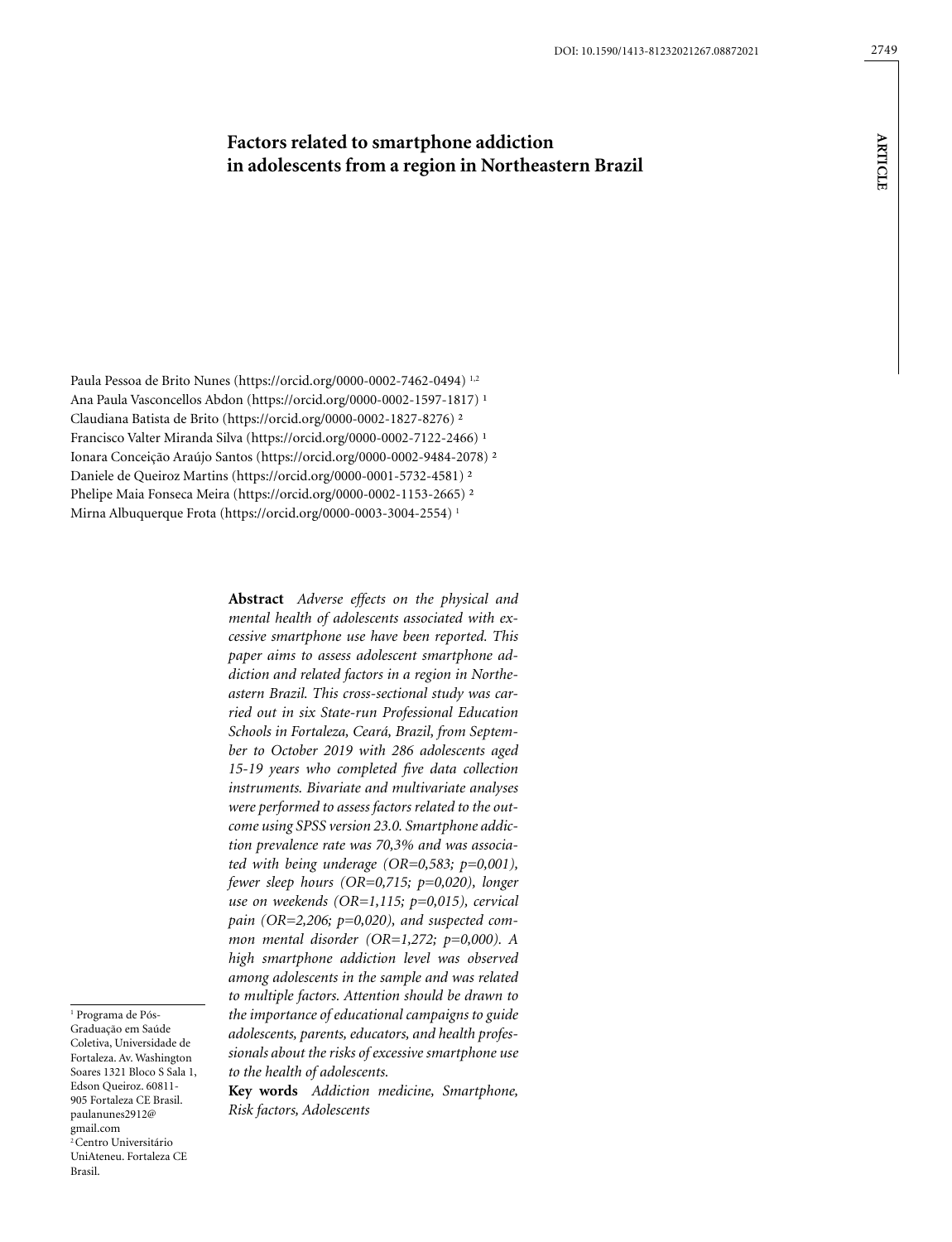# **Introduction**

The last decades have endured a social transition that has changed society's way of thinking, communicating, relating, and working through digital transformation. Technology allows different people to communicate at the same time, connected in a single network but physically distant. The smartphone is among the technological devices most widely used to access the internet<sup>1</sup>.

The number of smartphone users is growing exponentially globally, regardless of age<sup>2</sup>. Data point to a 54% increase in smartphone use as the primary internet access by the population, according to a survey in 21 emerging countries<sup>3</sup>. In this scenario, Brazil ranks second globally concerning the daily internet connection time, at nine hours<sup>4</sup>. Another survey directed at children and adolescents informs that 86% access the internet through this device<sup>5</sup>.

Such growth is associated with several resources such as communication and entertainment, which are compressed on the same device<sup>6</sup>. Easy access has advantages such as increased productivity, instant dissemination of information, and greater pleasure in using social networks. Studies show that people use smartphones excessively, highlighting adolescents as a risk group regarding prolonged use<sup>7</sup>.

This device is convenient to its users. However, its prolonged use causes problems that compromise health conditions<sup>8</sup>. The literature describes smartphone addiction as a behavioral disorder characterized by impulsiveness and uncontrollable use as a constant display of notifications, games, and applications, compared to other behavioral dependencies. While there is no specific classification within the Diagnostic and Statistical Manual of Mental Disorders (DSM-5), this behavior adversely affects adolescent biopsychosocial aspects<sup>9</sup>.

Adolescents are strongly tied to their smartphones and say they cannot live without their devices. These digital natives often use them addictively, following fashioned use of applications and searching for relationships and emotional support. They commonly express their thoughts in a virtual recreation environment, looking for instant reactions and feedbacks<sup>10</sup>.

Given the scenario presented, the need to foster data related to the excessive use of the smartphone and its consequences to direct actions and fill gaps is highlighted, as previously warned by the WHO<sup>11</sup>. Thus, this study aimed to assess smartphone addiction and related factors in adolescents from the Brazilian Northeast.

## **Methods**

This is a quantitative, cross-sectional, and analytical study nested in a research project entitled *Study of postural and painful changes in the cervical region associated with the use of smartphones in adolescents*, developed at State Professional Education Schools (EEEPs) at the high school level, in Fortaleza, Ceará, Brazil. Recruitment and data collection were carried out in August and September 2019.

Fortaleza, capital of Ceará, is the fifth-most populous Brazilian city, with a population of 2,643,247 inhabitants. Its municipal HDI is 0.754 and that of Education 0.692, ranking  $17<sup>th</sup>$  in the HDI ranking of the country's metropolises $12$ . Since 1997, it has been administratively divided into seven Regional Executive Secretariats (SER) and currently houses 119 neighborhoods in five districts<sup>13</sup>.

In 2008, EEEPs were established in Ceará to integrate high school and full-time professional education. For the study, the selection was made by conglomerate in two stages. Six schools were selected by draw in the first stage, one in each SER, except for the SER Centro, which does not have one. In the second stage, one class per grade (first to third) was selected, morning or afternoon shifts, totaling three classes per EEEP. At least 13 adolescents were recruited per class in each.

Two hundred ninety-one adolescents (15-19 years) were selected, attending the first to third high school grades, enrolled in the 2019 academic year in the selected EEEPs, with a smartphone, composing a probabilistic sample. Five students were excluded from this total because they did complete one of the collection instruments or due to the lack of anthropometric data and were considered sample losses. As a result, the final sample included 286 adolescents, equally distributed among grades (96 from the first grade, 95 from the second grade, and 95 from the third grade of high school).

We excluded those who did not attend classes on the days of data collection, had a self-reported diagnosis of scoliosis, fracture or degenerative injuries in the cervical spine, recent traumatic injuries, and people with physical disabilities due to factors related to postural and painful spine changes, pregnant women due to physiological changes, and people with visual, hearing, and cognitive impairments due to the lack of adaptability of the collection instruments for this population and their self-completion.

The number of participants was estimated by sample calculation, considering a finite pop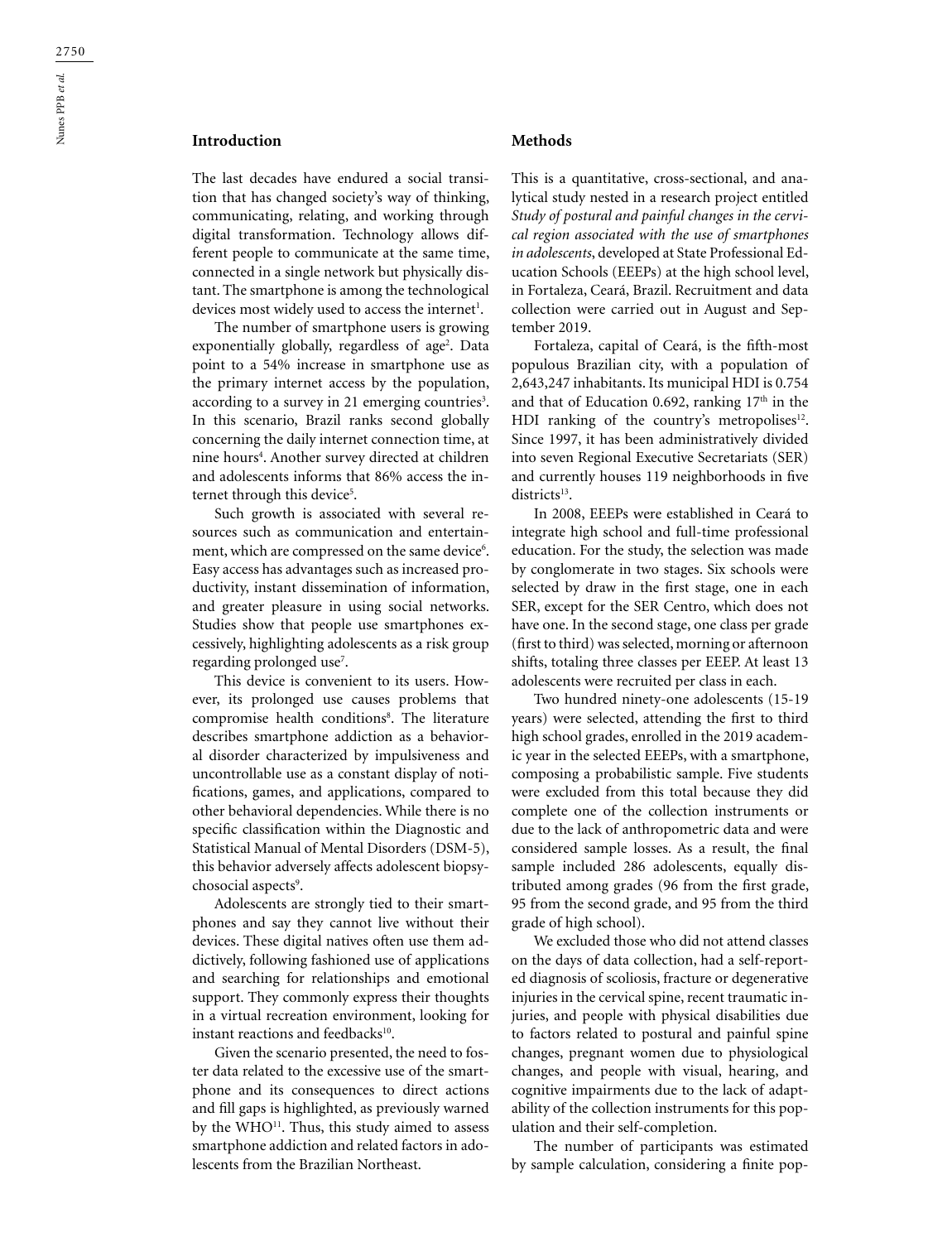ulation (n=224,153) of adolescents (15-19 years) from Fortaleza<sup>12</sup>, 18% prevalence of cervical pain in users of mobile devices<sup>2</sup>, sampling precision of 5%, 95% confidence interval, and 10% increase for sample loss. The series and age range listed for this study were based on the recommendations of the National School Health Survey (PENSE)<sup>14</sup>. The school has an essential influence on the upbringing of adolescents in the cognitive, social, and emotional development stage; therefore, it is a favorable environment for monitoring risk factors and protecting the population $14$ .

After authorization from the school directors, the recruitment of participants started by public call for an explanatory lecture addressed to parents/guardians and adolescents. Then, consent was requested by signing the informed consent and assent forms (ICF). Data were collected in two stages. In the first stage, they answered five self-applicable data collection instruments, in the school's classroom, at a specific time set by the director to ensure non-interference in school activities.

The collection instruments applied were: 1) Sociodemographic and health conditions questionnaire; 2) International Physical Activity Questionnaire short version (IPAQ); 3) Nordic Musculoskeletal Symptoms Questionnaire (NMQ), 4) Self-Report Questionnaire (SRQ-20); and 5) Smartphone Addiction Inventory (SPAI-BR).

The researchers developed the sociodemographic and health conditions questionnaire, which collected sociodemographic data (age, gender, ethnicity, living with, social class, maternal and paternal schooling) and health history (sleep characteristics and self-assessed health).

The IPAQ short version, validated in Brazil for use in adolescents, adults, and older adults, consists of eight open-ended questions that estimate the weekly time spent in different physical activity dimensions (walking and moderate/vigorous-intensity physical efforts) and sedentary behavior (sitting position)<sup>15</sup>. Two categories were used in this study to classify the physical activity level: non-sedentary (very active, active, irregularly active) and sedentary<sup>16</sup>.

The Nordic Musculoskeletal Symptoms Questionnaire, validated<sup>17</sup> and cross-culturally adapted<sup>18</sup> to Portuguese, measures reported musculoskeletal pain/symptoms (yes/no) in nine anatomical regions (cervical, shoulders, chest, elbows, wrists/hands, lumbar region, hips/thighs, knees, and ankles/feet) in the last seven days.

The SRQ-20, validated for Portuguese, is an instrument that identifies psychosomatic symptoms for the screening of Common Mental Disorder (CMD). It is recognized by the World Health Organization and validated in Brazil<sup>19</sup>. It consists of twenty questions in four groups of symptoms referred in the last thirty days with yes/no answers. In this study, we employed the sum of the answers marked as "yes" (numerical variable), and a cut-off point  $\geq 8$  points for suspected CMD (categorical variable) was used, with a sensitivity of 86.3% and specificity of 89.3%20.

The SPAI-BR is an instrument with 26 items, divided into four subscales, with a yes/no answer to assess smartphone addiction. The cut-off point adopted for smartphone addiction was seven points, which has a sensitivity of 90.54% and specificity of 59.93% for validation and adaptation to Portuguese<sup>21</sup>. Two questions were added at the end of the instrument about smartphone use hours on weekdays and weekends.

We performed the anthropometric assessment (weight and height) to calculate the BMI  $(Kg/cm<sup>2</sup>)$  in the second stage. Weight was measured using an Omron portable digital scale, with a capacity of up to 150 kg, calibrated and positioned on a firm surface. Height was gauged with a duly calibrated compact Macrosul portable stadiometer. BMI was classified in the presence or absence of overweight as per the table proposed by the World Health Organization<sup>22</sup>.

The data were analyzed using descriptive and inferential statistics using SPSS Statistics IBM® version 23.0. The univariate analysis calculated the absolute (n) and relative (%) values of the categorical variables and the means  $\pm$  standard deviations (SD) of the numerical variables. Pearson's chi-square was applied to analyze factors related to smartphone addiction, followed by calculation of the crude ORs and respective 95% confidence intervals, and Student's t-test, after normality test. Then, a multivariate logistic regression was performed by the stepwise backward method, selecting the variables with a level of significance of up to 20% in the bivariate analysis ( $p<0.020$ ), allowing the selection of relevant variables for the model and controlling for confounding variables, as proposed by Hosmer and Lemeshow<sup>23</sup>. Variables with a 5% significance level (p<0.05) remained in the final model, calculating the adjusted ORs and their 95% confidence intervals.

The study was approved by the Human Research Ethics Committee of the University of Fortaleza (COÉTICA/UNIFOR) under Opinion N° 3.341.394, as per Resolution N° 466/12 of the National Health Council. Parents/guardians and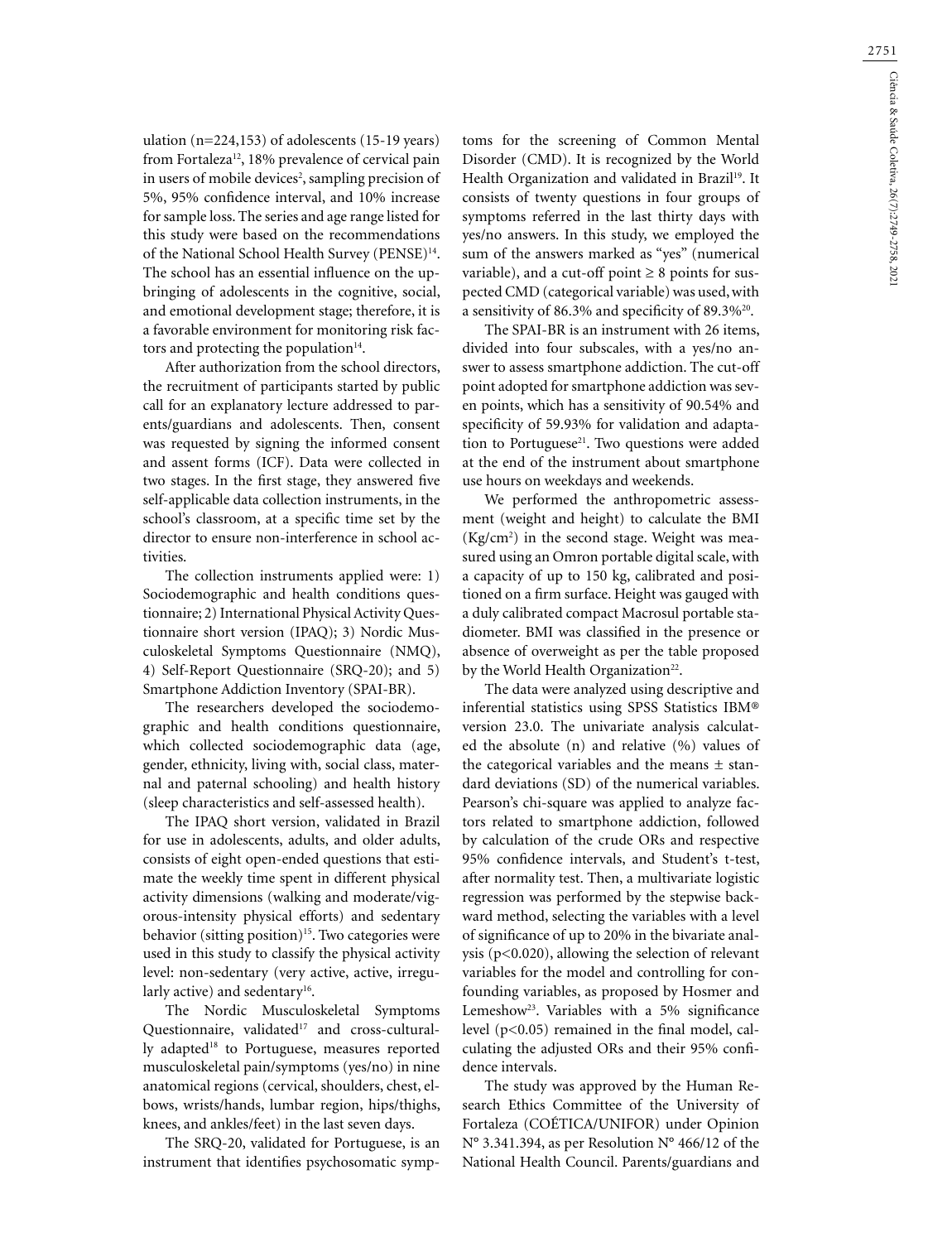adolescents consented to their participation by signing the consent terms.

# **Results**

Regarding socioeconomic variables, there was a higher proportion of adolescents aged 16 (n=90; 31.5%), male (n=152; 53.1%), from social class D ( $n=150$ ; 52.4 %) and with parents with high school education (n=142; 49.6% for the mother and n=127; 44.4% for the father). Concerning health conditions, they slept on average 6.8  $(\pm 1.1)$ daily hours, 40.2% (n=115) were sedentary, 47.6% (n=136) complained of cervical pain, and 23.1% (n=66) were overweight. Of the total, 70.3% (n=201) were smartphone addicts and used it for 5.8 hours  $(\pm 3.5)$  and for 8.8 hours  $(\pm 5.0)$  on weekdays and weekends, respectively (Table 1).

In the bivariate analysis, smartphone addiction was related to complaints of pain in the cervical (OR=2.960; p=0.000), upper back (OR=1.950; p=0.010) and wrist (OR=1.956;  $p=0.029$ ) regions, age (16.1 ± 0.9; p=0.008), sleep hours  $(6.6 \pm 1.1; \text{ p=0.001})$ , weekend use time  $(9.4 \pm 5.3; \text{p=0.000})$  and suspected CMD (8.7  $\pm$ 4.5; p=0.000) (Tables 2 and 3). In the multivariate analysis, smartphone addiction was associated with complaints of cervical pain (OR=2.206; p=0.020), younger age (OR=0.583; p=0.001), fewer sleep hours (OR=0.715; p=0.020), more use time on weekends (OR=1.115; p=0.015) and suspected CMD (OR=1.272; p=0.000) (Table 4).

#### **Discussion**

This study investigated an emerging theme, focused on the epidemiological and health promotion fields, which involves smartphone addiction by adolescents and the associated factors. This particular population is strongly attracted by technology, staying for long hours connected to the internet and social networks, among other virtual environments $11$ . The smartphone is one of the primary means of accessing the internet<sup>5</sup> among the current mobile devices.

As a result, there is growing concern about understanding the behavior and addiction of the internet, video games, and smartphones. Internet use and the interaction with online content/activities are historically considered global addictions. Given this scenario, with the possibility of connecting and offering applications, the emergence of the smartphone becomes a potentially

addictive device<sup>9</sup>.

Concerned about these issues, the WHO declared that the excessive and problematic use of electronic devices, including the smartphone, is a global public health problem and encouraged research to provide scientific evidence on the factors involved in this behavior and possible harm to users' health<sup>11</sup>.

The problematic use of the smartphone can be investigated by specific instruments that analyze the dependence/addiction and measure this device's use time. Both variables were investigated in this study, and it was found that 70.3% of the sample was dependent on the smartphone, and the use times were 5h 48 minutes on weekdays and 8h 48 minutes on weekends. Also, adolescents with smartphone addiction had more time on weekends than those not addicted.

The prevalence found was higher than others reported with adolescents in different countries, 55% in Taiwan<sup>24</sup>, 50.6% in Turkey<sup>25</sup>, 30.9% in South Korea<sup>6</sup>, and 16.9% in Switzerland<sup>26</sup>. In Brazil, a previous study for adaptation and validation of the Smartphone Addiction Inventory pointed to a prevalence of 35% in a young population  $(18-25 \text{ years})^{21}$ . This high value can be justified by the increased access of Brazilian adolescents to the internet and its resources, primarily through their smartphones<sup>5,14</sup>. Furthermore, the risk of bias is mitigated, using an instrument cross-culturally adapted to the Portuguese language.

Adolescent's smartphone use time should also be monitored due to its direct relationship with the addiction to this device<sup>27</sup>. Previous studies in Korea<sup>6</sup> and Switzerland<sup>26</sup> have shown use times similar to those found in our study, with 5.2 hours and 5.6 hours, respectively. Unlike previous data, a lower use time was found in a study carried out in the United Kingdom, with  $3.1$  hours/day<sup>28</sup>.

This study found that smartphone addiction was associated with age. In line with age, a survey in Switzerland found that smartphone addiction was more prevalent in younger adolescents (15- 16 years) than young adults (19 years and older)<sup>26</sup>. This generation is known to face different stressors more than any previous generation. Besides the physiological changes inherent to adolescence, there is pressure to expose own daily life in the virtual environment, requiring more time online. The excessive use of smartphones and online games aims to minimize stressors, such as school demands, future uncertainties, family and social pressures, leading this population to addictive behaviors<sup>8</sup>.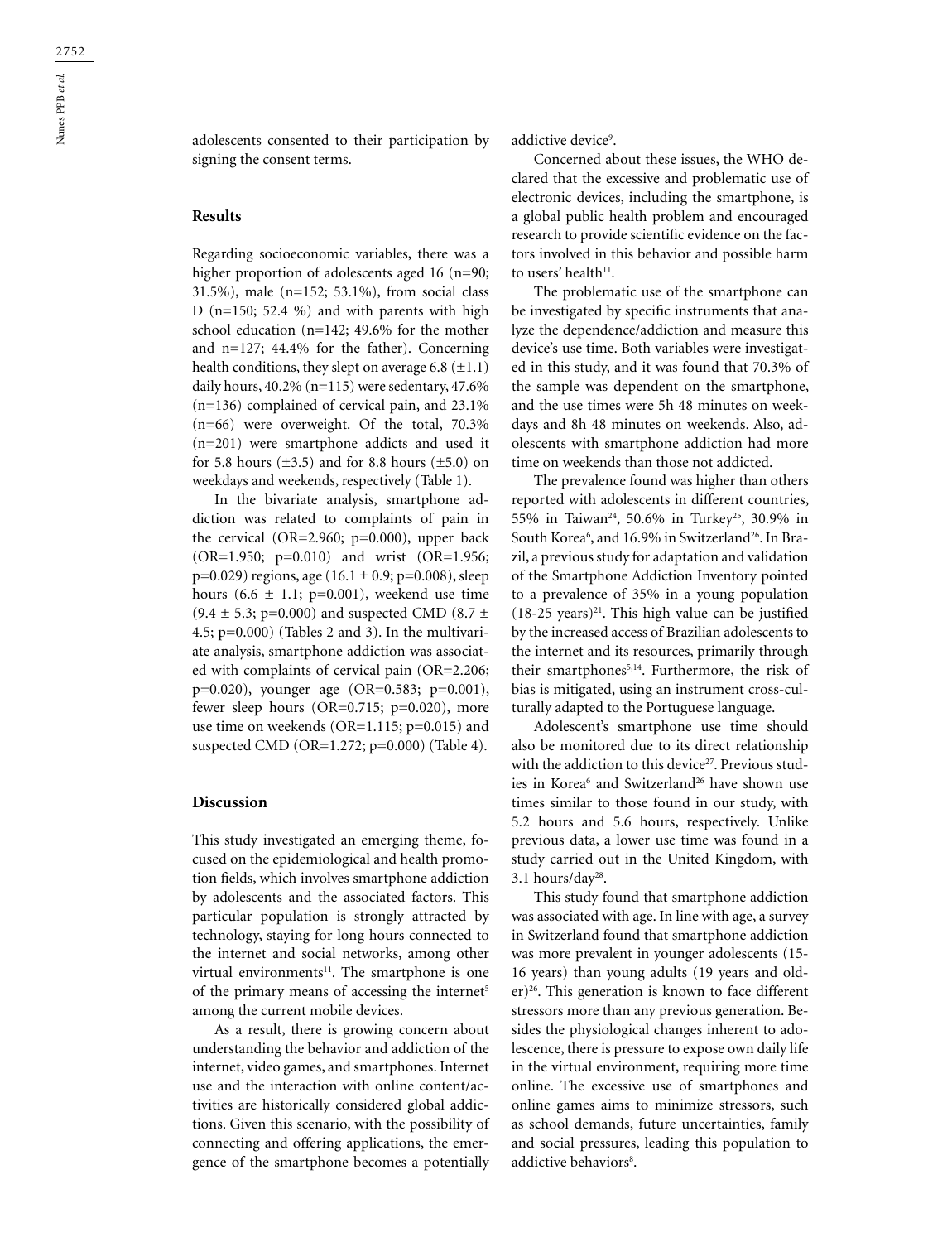| Sociodemographic variables<br>Sleep hours<br>Health self-assessment<br>Age<br>15<br>80<br>28.0<br>Good<br>160<br>90<br>16<br>31.5<br>Poor<br>126<br>17<br>88<br>30.8<br>Physical activity level<br>18<br>22<br>7.7<br>Non sedentary<br>171<br>19<br>6<br>2.1<br>Sedentary<br>115<br>Gender<br>Pain complaint<br>Male<br>152<br>53.1<br>Cervical<br>Female<br>46.9<br>N <sub>o</sub><br>134<br>150<br>Self-reported ethnicity<br>Yes<br>136<br><b>Brown</b><br>154<br>Shoulder<br>53.8<br>White<br>72<br>25.2<br>N <sub>o</sub><br>196<br>Black<br>39<br>13.6<br>Yes<br>90<br>Yellow<br>12<br>4.2<br>Upper back<br>Indigenous<br>9<br>3.1<br>N <sub>o</sub><br>135<br>Living with<br>Yes<br>151<br>Both parents<br>62.2<br>Lower back<br>178<br>Only with the mother<br>77<br>26.9<br>No<br>141<br>Only with the father<br>$\overline{4}$<br>1.4<br>Yes<br>145<br>Other<br>27<br>9.4<br>Social class<br>Elbow<br>3<br>1.0<br>N <sub>o</sub><br>А<br>276<br>B<br>6<br>2.1<br>Yes<br>10<br>C<br>12.9<br>37<br>Wrist<br>D<br>150<br>52.4<br>N <sub>o</sub><br>203<br>Ε<br>90<br>31.5<br>Yes<br>83<br>Maternal schooling<br>Suspected Common<br>Mental Disorder<br>Elementary school<br>28<br>80<br>No<br>136<br>High school<br>49.6<br>142<br><b>Yes</b><br>Higher education<br>150<br>50<br>17.5<br>Smartphone use<br>Did Not answer<br>14<br>4.9<br>Smartphone addiction<br>Paternal schooling<br>No<br>85<br>Elementary school<br>95<br>33.2<br>201<br><b>Yes</b><br>High school<br>127 44.4<br>Smartphone use time on<br>Higher education<br>25<br>8.8<br>working days<br>Did Not answer<br>39<br>13.6<br>Smartphone use time on<br><b>Health conditions</b><br>weekends<br>Sleeping well<br>Overweight<br>No<br>195<br>68.2<br>No<br>220 | <b>Variables</b> | $\mathbf n$ | $\%$ | $Mean +$<br><b>SD</b> | Variables | $\mathbf n$ | $\%$         |
|-------------------------------------------------------------------------------------------------------------------------------------------------------------------------------------------------------------------------------------------------------------------------------------------------------------------------------------------------------------------------------------------------------------------------------------------------------------------------------------------------------------------------------------------------------------------------------------------------------------------------------------------------------------------------------------------------------------------------------------------------------------------------------------------------------------------------------------------------------------------------------------------------------------------------------------------------------------------------------------------------------------------------------------------------------------------------------------------------------------------------------------------------------------------------------------------------------------------------------------------------------------------------------------------------------------------------------------------------------------------------------------------------------------------------------------------------------------------------------------------------------------------------------------------------------------------------------------------------------------------------------------------------------------------------------------------------------------------------------------------|------------------|-------------|------|-----------------------|-----------|-------------|--------------|
|                                                                                                                                                                                                                                                                                                                                                                                                                                                                                                                                                                                                                                                                                                                                                                                                                                                                                                                                                                                                                                                                                                                                                                                                                                                                                                                                                                                                                                                                                                                                                                                                                                                                                                                                           |                  |             |      |                       |           |             |              |
|                                                                                                                                                                                                                                                                                                                                                                                                                                                                                                                                                                                                                                                                                                                                                                                                                                                                                                                                                                                                                                                                                                                                                                                                                                                                                                                                                                                                                                                                                                                                                                                                                                                                                                                                           |                  |             |      |                       |           |             |              |
|                                                                                                                                                                                                                                                                                                                                                                                                                                                                                                                                                                                                                                                                                                                                                                                                                                                                                                                                                                                                                                                                                                                                                                                                                                                                                                                                                                                                                                                                                                                                                                                                                                                                                                                                           |                  |             |      |                       |           |             | 55.9         |
|                                                                                                                                                                                                                                                                                                                                                                                                                                                                                                                                                                                                                                                                                                                                                                                                                                                                                                                                                                                                                                                                                                                                                                                                                                                                                                                                                                                                                                                                                                                                                                                                                                                                                                                                           |                  |             |      |                       |           |             | 44.1         |
|                                                                                                                                                                                                                                                                                                                                                                                                                                                                                                                                                                                                                                                                                                                                                                                                                                                                                                                                                                                                                                                                                                                                                                                                                                                                                                                                                                                                                                                                                                                                                                                                                                                                                                                                           |                  |             |      |                       |           |             |              |
|                                                                                                                                                                                                                                                                                                                                                                                                                                                                                                                                                                                                                                                                                                                                                                                                                                                                                                                                                                                                                                                                                                                                                                                                                                                                                                                                                                                                                                                                                                                                                                                                                                                                                                                                           |                  |             |      |                       |           |             | 59.8         |
|                                                                                                                                                                                                                                                                                                                                                                                                                                                                                                                                                                                                                                                                                                                                                                                                                                                                                                                                                                                                                                                                                                                                                                                                                                                                                                                                                                                                                                                                                                                                                                                                                                                                                                                                           |                  |             |      |                       |           |             | 40.2         |
|                                                                                                                                                                                                                                                                                                                                                                                                                                                                                                                                                                                                                                                                                                                                                                                                                                                                                                                                                                                                                                                                                                                                                                                                                                                                                                                                                                                                                                                                                                                                                                                                                                                                                                                                           |                  |             |      |                       |           |             |              |
|                                                                                                                                                                                                                                                                                                                                                                                                                                                                                                                                                                                                                                                                                                                                                                                                                                                                                                                                                                                                                                                                                                                                                                                                                                                                                                                                                                                                                                                                                                                                                                                                                                                                                                                                           |                  |             |      |                       |           |             |              |
|                                                                                                                                                                                                                                                                                                                                                                                                                                                                                                                                                                                                                                                                                                                                                                                                                                                                                                                                                                                                                                                                                                                                                                                                                                                                                                                                                                                                                                                                                                                                                                                                                                                                                                                                           |                  |             |      |                       |           |             | 52.4         |
|                                                                                                                                                                                                                                                                                                                                                                                                                                                                                                                                                                                                                                                                                                                                                                                                                                                                                                                                                                                                                                                                                                                                                                                                                                                                                                                                                                                                                                                                                                                                                                                                                                                                                                                                           |                  |             |      |                       |           |             | 47.6         |
|                                                                                                                                                                                                                                                                                                                                                                                                                                                                                                                                                                                                                                                                                                                                                                                                                                                                                                                                                                                                                                                                                                                                                                                                                                                                                                                                                                                                                                                                                                                                                                                                                                                                                                                                           |                  |             |      |                       |           |             |              |
|                                                                                                                                                                                                                                                                                                                                                                                                                                                                                                                                                                                                                                                                                                                                                                                                                                                                                                                                                                                                                                                                                                                                                                                                                                                                                                                                                                                                                                                                                                                                                                                                                                                                                                                                           |                  |             |      |                       |           |             | 68.5         |
|                                                                                                                                                                                                                                                                                                                                                                                                                                                                                                                                                                                                                                                                                                                                                                                                                                                                                                                                                                                                                                                                                                                                                                                                                                                                                                                                                                                                                                                                                                                                                                                                                                                                                                                                           |                  |             |      |                       |           |             | 31.5         |
|                                                                                                                                                                                                                                                                                                                                                                                                                                                                                                                                                                                                                                                                                                                                                                                                                                                                                                                                                                                                                                                                                                                                                                                                                                                                                                                                                                                                                                                                                                                                                                                                                                                                                                                                           |                  |             |      |                       |           |             |              |
|                                                                                                                                                                                                                                                                                                                                                                                                                                                                                                                                                                                                                                                                                                                                                                                                                                                                                                                                                                                                                                                                                                                                                                                                                                                                                                                                                                                                                                                                                                                                                                                                                                                                                                                                           |                  |             |      |                       |           |             | 47.2         |
|                                                                                                                                                                                                                                                                                                                                                                                                                                                                                                                                                                                                                                                                                                                                                                                                                                                                                                                                                                                                                                                                                                                                                                                                                                                                                                                                                                                                                                                                                                                                                                                                                                                                                                                                           |                  |             |      |                       |           |             | 52.8         |
|                                                                                                                                                                                                                                                                                                                                                                                                                                                                                                                                                                                                                                                                                                                                                                                                                                                                                                                                                                                                                                                                                                                                                                                                                                                                                                                                                                                                                                                                                                                                                                                                                                                                                                                                           |                  |             |      |                       |           |             |              |
|                                                                                                                                                                                                                                                                                                                                                                                                                                                                                                                                                                                                                                                                                                                                                                                                                                                                                                                                                                                                                                                                                                                                                                                                                                                                                                                                                                                                                                                                                                                                                                                                                                                                                                                                           |                  |             |      |                       |           |             | 49.3         |
|                                                                                                                                                                                                                                                                                                                                                                                                                                                                                                                                                                                                                                                                                                                                                                                                                                                                                                                                                                                                                                                                                                                                                                                                                                                                                                                                                                                                                                                                                                                                                                                                                                                                                                                                           |                  |             |      |                       |           |             | 50.7         |
|                                                                                                                                                                                                                                                                                                                                                                                                                                                                                                                                                                                                                                                                                                                                                                                                                                                                                                                                                                                                                                                                                                                                                                                                                                                                                                                                                                                                                                                                                                                                                                                                                                                                                                                                           |                  |             |      |                       |           |             |              |
|                                                                                                                                                                                                                                                                                                                                                                                                                                                                                                                                                                                                                                                                                                                                                                                                                                                                                                                                                                                                                                                                                                                                                                                                                                                                                                                                                                                                                                                                                                                                                                                                                                                                                                                                           |                  |             |      |                       |           |             |              |
|                                                                                                                                                                                                                                                                                                                                                                                                                                                                                                                                                                                                                                                                                                                                                                                                                                                                                                                                                                                                                                                                                                                                                                                                                                                                                                                                                                                                                                                                                                                                                                                                                                                                                                                                           |                  |             |      |                       |           |             | 96.5         |
|                                                                                                                                                                                                                                                                                                                                                                                                                                                                                                                                                                                                                                                                                                                                                                                                                                                                                                                                                                                                                                                                                                                                                                                                                                                                                                                                                                                                                                                                                                                                                                                                                                                                                                                                           |                  |             |      |                       |           |             | 3.5          |
|                                                                                                                                                                                                                                                                                                                                                                                                                                                                                                                                                                                                                                                                                                                                                                                                                                                                                                                                                                                                                                                                                                                                                                                                                                                                                                                                                                                                                                                                                                                                                                                                                                                                                                                                           |                  |             |      |                       |           |             |              |
|                                                                                                                                                                                                                                                                                                                                                                                                                                                                                                                                                                                                                                                                                                                                                                                                                                                                                                                                                                                                                                                                                                                                                                                                                                                                                                                                                                                                                                                                                                                                                                                                                                                                                                                                           |                  |             |      |                       |           |             | 71.0         |
|                                                                                                                                                                                                                                                                                                                                                                                                                                                                                                                                                                                                                                                                                                                                                                                                                                                                                                                                                                                                                                                                                                                                                                                                                                                                                                                                                                                                                                                                                                                                                                                                                                                                                                                                           |                  |             |      |                       |           |             | 29.0         |
|                                                                                                                                                                                                                                                                                                                                                                                                                                                                                                                                                                                                                                                                                                                                                                                                                                                                                                                                                                                                                                                                                                                                                                                                                                                                                                                                                                                                                                                                                                                                                                                                                                                                                                                                           |                  |             |      |                       |           |             |              |
|                                                                                                                                                                                                                                                                                                                                                                                                                                                                                                                                                                                                                                                                                                                                                                                                                                                                                                                                                                                                                                                                                                                                                                                                                                                                                                                                                                                                                                                                                                                                                                                                                                                                                                                                           |                  |             |      |                       |           |             |              |
|                                                                                                                                                                                                                                                                                                                                                                                                                                                                                                                                                                                                                                                                                                                                                                                                                                                                                                                                                                                                                                                                                                                                                                                                                                                                                                                                                                                                                                                                                                                                                                                                                                                                                                                                           |                  |             |      |                       |           |             | 47.6         |
|                                                                                                                                                                                                                                                                                                                                                                                                                                                                                                                                                                                                                                                                                                                                                                                                                                                                                                                                                                                                                                                                                                                                                                                                                                                                                                                                                                                                                                                                                                                                                                                                                                                                                                                                           |                  |             |      |                       |           |             | 52.4         |
|                                                                                                                                                                                                                                                                                                                                                                                                                                                                                                                                                                                                                                                                                                                                                                                                                                                                                                                                                                                                                                                                                                                                                                                                                                                                                                                                                                                                                                                                                                                                                                                                                                                                                                                                           |                  |             |      |                       |           |             |              |
|                                                                                                                                                                                                                                                                                                                                                                                                                                                                                                                                                                                                                                                                                                                                                                                                                                                                                                                                                                                                                                                                                                                                                                                                                                                                                                                                                                                                                                                                                                                                                                                                                                                                                                                                           |                  |             |      |                       |           |             |              |
|                                                                                                                                                                                                                                                                                                                                                                                                                                                                                                                                                                                                                                                                                                                                                                                                                                                                                                                                                                                                                                                                                                                                                                                                                                                                                                                                                                                                                                                                                                                                                                                                                                                                                                                                           |                  |             |      |                       |           |             | 29.7         |
|                                                                                                                                                                                                                                                                                                                                                                                                                                                                                                                                                                                                                                                                                                                                                                                                                                                                                                                                                                                                                                                                                                                                                                                                                                                                                                                                                                                                                                                                                                                                                                                                                                                                                                                                           |                  |             |      |                       |           |             | 70.3         |
|                                                                                                                                                                                                                                                                                                                                                                                                                                                                                                                                                                                                                                                                                                                                                                                                                                                                                                                                                                                                                                                                                                                                                                                                                                                                                                                                                                                                                                                                                                                                                                                                                                                                                                                                           |                  |             |      |                       |           |             |              |
|                                                                                                                                                                                                                                                                                                                                                                                                                                                                                                                                                                                                                                                                                                                                                                                                                                                                                                                                                                                                                                                                                                                                                                                                                                                                                                                                                                                                                                                                                                                                                                                                                                                                                                                                           |                  |             |      |                       |           |             |              |
|                                                                                                                                                                                                                                                                                                                                                                                                                                                                                                                                                                                                                                                                                                                                                                                                                                                                                                                                                                                                                                                                                                                                                                                                                                                                                                                                                                                                                                                                                                                                                                                                                                                                                                                                           |                  |             |      |                       |           |             |              |
|                                                                                                                                                                                                                                                                                                                                                                                                                                                                                                                                                                                                                                                                                                                                                                                                                                                                                                                                                                                                                                                                                                                                                                                                                                                                                                                                                                                                                                                                                                                                                                                                                                                                                                                                           |                  |             |      |                       |           |             |              |
|                                                                                                                                                                                                                                                                                                                                                                                                                                                                                                                                                                                                                                                                                                                                                                                                                                                                                                                                                                                                                                                                                                                                                                                                                                                                                                                                                                                                                                                                                                                                                                                                                                                                                                                                           |                  |             |      |                       |           |             |              |
| Yes<br>66                                                                                                                                                                                                                                                                                                                                                                                                                                                                                                                                                                                                                                                                                                                                                                                                                                                                                                                                                                                                                                                                                                                                                                                                                                                                                                                                                                                                                                                                                                                                                                                                                                                                                                                                 | Yes              | 91          | 31.8 |                       |           |             | 79.9<br>23.1 |

**Table 1.** Distribution of the investigated variables of adolescents from full-time schools. Fortaleza, Ceará, 2019.

**Table 1.** Distribution of the investigated variables of adolescents from full-time schools. Fortaleza, Ceará, 2019.

> **Mean + SD**  $6.8 \pm 1.1$

 $5.8 \pm 3.5$ 

 $8.8 \pm 5.0$ 

it continues

Source: Study data, 2019.

SD: Standard Deviation.

Other factors were also associated with smartphone addiction, such as less sleep, cervical pain, and common mental disorder. Concerning the physical and mental health aspects, a review study listed the multiple health problems from the excessive use of the smartphone, such as de-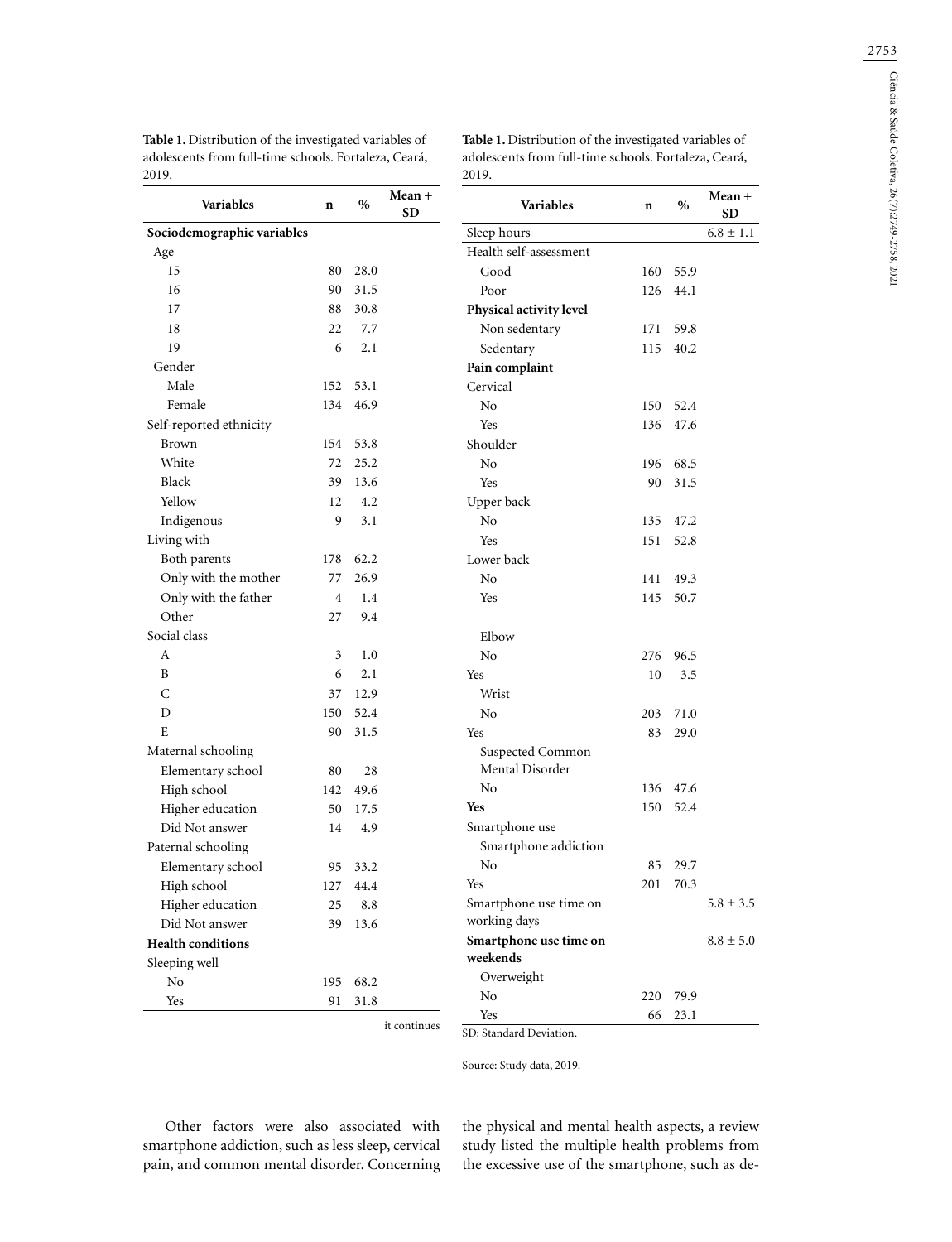| Variables               |           | Smartphone addiction $n$ (%) | Crude OR (95% CI)      | p-value  |
|-------------------------|-----------|------------------------------|------------------------|----------|
|                         | no        | yes                          |                        |          |
| Gender                  |           |                              |                        | 0.131a   |
| Male                    | 51(60.0)  | 101(50.2)                    | $\mathbf{1}$           |          |
| Female                  | 34 (40.0) | 100(49.8)                    | 1.485 (0.888-2.484)    |          |
| Sleeping well           |           |                              |                        | 0.050a   |
| Yes                     | 20(23.5)  | 71(35.3)                     | $\mathbf{1}$           |          |
| N <sub>o</sub>          | 65(76.5)  | 130 (64.7)                   | 1.775 (0.995-3.166)    |          |
| Health self-assessment  |           |                              |                        | 0.156a   |
| Good                    | 53 (62.4) | 107(53.2)                    | $\mathbf{1}$           |          |
| Poor                    | 32 (37.6) | 94 (46.8)                    | $1.455(0.866 - 2.445)$ |          |
| Physical activity level |           |                              |                        | 0.058a   |
| Non sedentary           | 58 (68.2) | 113(56.2)                    | 1                      |          |
| Sedentary               | 27(31.8)  | 88 (43.8)                    | $1.673(0.980 - 2.856)$ |          |
| Pain complaint          |           |                              |                        |          |
| Cervical                |           |                              |                        | $0.000*$ |
| No                      | 60(70.6)  | 90 (44.8)                    | 1                      |          |
| Yes                     | 25 (29.4) | 111(55.2)                    | 2.960 (1.720-5.095)    |          |
| Shoulder                |           |                              |                        | 0.109a   |
| No                      | 64 (75.3) | 132(65.7)                    | 1                      |          |
| Yes                     | 21(24.7)  | 69 (34.3)                    | 1.593 (0.899-2.824)    |          |
| Upper back              |           |                              |                        | $0.010*$ |
| N <sub>o</sub>          | 50(58.8)  | 85 (42.3)                    | $\mathbf{1}$           |          |
| Yes                     | 35(41.2)  | 116(57.7)                    | $1.950(1.165-3.262)$   |          |
| Lower back              |           |                              |                        | 0.066a   |
| No                      | 49 (57.6) | 92 (45.8)                    | $\mathbf{1}$           |          |
| Yes                     | 36(42.4)  | 109(54.2)                    | $1.613(0.966 - 2.691)$ |          |
| Elbow                   |           |                              |                        | 0.153a   |
| No                      | 80 (94.1) | 196 (97.5)                   | $\mathbf{1}$           |          |
| Yes                     | 5(5.9)    | 5(2.5)                       | $0.408(0.115 - 1.448)$ |          |
| Wrist                   |           |                              |                        | $0.029*$ |
| No                      | 68 (80.0) | 135 (67.2)                   | 1                      |          |
| Yes                     | 17(20.0)  | 66 (32.8)                    | 1.956 (1.065-3.590)    |          |
| Overweight              |           |                              |                        | 0.098a   |
| $\rm No$                | 60(70.6)  | 160(79.6)                    | $\mathbf{1}$           |          |

**Table 2.** Bivariate analysis of the association between smartphone addiction and variables, gender, health conditions, activity level, pain complaint, and overweight of adolescents from full-time schools. Fortaleza, Ceará, 2019.

Yes 25 (29.4) 41 (20.4) 0.615 (0.345-1.097) OR: odds ratio. 95% CI: 95% confidence interval. \*p<0.05. Chi-square test. <sup>a</sup> variables selected for logistic regression.

Source: Study data, 2019.

pression, anxiety, impulsivity, sedentary behavior, sleep disorder, contracture in the muscles, and pain in the cervical and lumbar spine<sup>8</sup>.

Several studies address the association between smartphone addiction and sleep quality. Studies in Switzerland<sup>29</sup> and Brazil<sup>30</sup> found that smartphone users sleep less, especially on weekdays, and report more sleep problems. Another

study in Indonesia revealed that the excessive use of the smartphone at night could lead to sleep disorders and contribute to the onset of depression<sup>27</sup>. The impacts of the excessive use of this device on the quality of sleep and its duration are of concern since sleep restriction can cause physical and mental disorders, and conscious and monitored use is essential.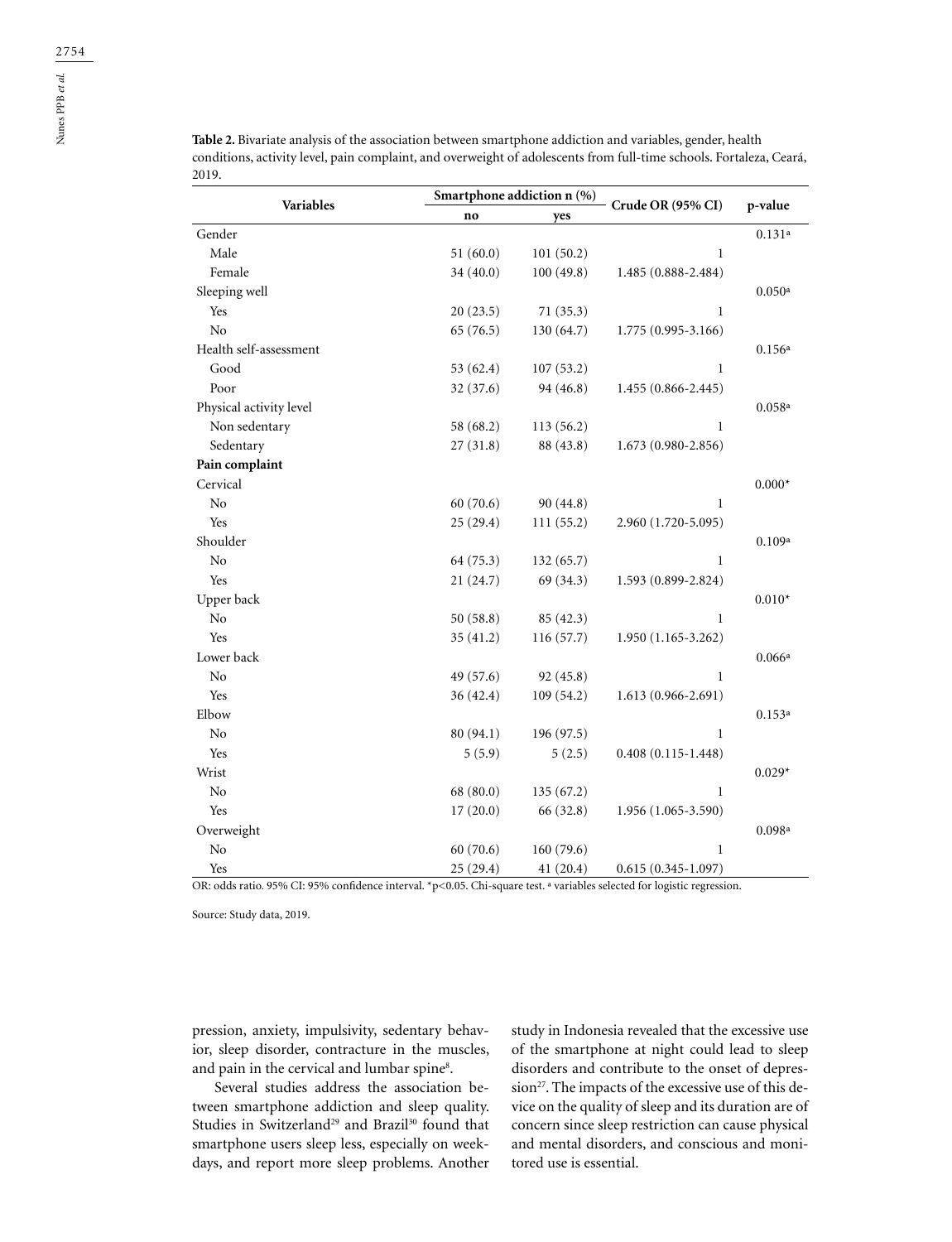**Table 3.** Bivariate analysis of the relationship between smartphone addiction and variables age, sleep hours, smartphone use and suspected common mental disorder of adolescents from full-time schools. Fortaleza, Ceará, 2019.

| <b>Variables</b>                    | Smartphone addiction<br>$(\text{mean} \pm \text{SD})$ | p-value        |          |
|-------------------------------------|-------------------------------------------------------|----------------|----------|
|                                     | No                                                    | Yes            |          |
| Age (years)                         | $16.5 \pm 1.1$                                        | $16.1 \pm 0.9$ | $0.008*$ |
| Sleep hours                         | $7.1 \pm 1.1$                                         | $6.6 \pm 1.1$  | $0.001*$ |
| Smartphone use time on working days | $5.7 \pm 3.5$                                         | $5.9 \pm 3.5$  | 0.613    |
| Smartphone use time on weekends     | $7.3 \pm 3.6$                                         | $9.4 \pm 5.3$  | $0.000*$ |
| Common Mental Disorder              | $4.9 + 3.4$                                           | $8.7 \pm 4.5$  | $0.000*$ |

SD: Standard Deviation.

Source: Study data, 2019.

**Table 4.** Multivariate analysis of the relationship between smartphone addiction and study variables in adolescents from full-time schools. Fortaleza, Ceará, 2019.

| <b>Variables</b>                 | Adjusted OR (95%<br>CI) | p-<br>value |
|----------------------------------|-------------------------|-------------|
| Gender (female)                  | $0.600(0.305 - 1.183)$  | 0.140       |
| Sleeping well (no)               | $0.573(0.258 - 1.270)$  | 0.170       |
| Health self-assessment<br>(poor) | $0.685(0.349 - 1.348)$  | 0.274       |
| Physical activity<br>(sedentary) | $1.662(0.855 - 3.232)$  | 0.134       |
| Pain complaint                   |                         |             |
| Cervical (yes)                   | 2.206 (1.131-4.302)     | $0.020*$    |
| Shoulder (yes)                   | $1.085(0.507 - 2.324)$  | 0.833       |
| Upper back (yes)                 | 1.533 (0.770-3.052)     | 0.223       |
| Lower back (yes)                 | 1.025 (0.537-1.956)     | 0.939       |
| Elbow (yes)                      | $0.526(0.110-2.506)$    | 0.420       |
| Wrist (yes)                      | 1.137 (0.540-2.395)     | 0.735       |
| Age                              | $0.583(0.426 - 0.799)$  | $0.001*$    |
| Sleep hours                      | $0.715(0.538-0.949)$    | $0.020*$    |
| Smartphone use time              | $1.115(1.022 - 1.217)$  | $0.015*$    |
| on weekends                      |                         |             |
| Common Mental<br>Disorder        | 1.272 (1.150-1.407)     | $0.000*$    |
| Overweight (yes)                 | $0.905(0.411-1.994)$    | 0.804       |

OR: odds ratio; 95% CI: 95% confidence interval. Final model parameters: Cox & Snell=0.259; Nagelkerke=0.368; model  $\chi^2$ =85.854. \*p<0.05.

Source: Study data, 2019.

Among the physical repercussions related to the outcome, the adolescents in the sample reported pain in the cervical region. A similar complaint was reported by Taiwanese adoles-

cents who reported musculoskeletal discomfort in the cervical and thoracic spine when using the smartphone for more than three daily hours<sup>31</sup>. Another research carried out in Lebanon found a relationship between musculoskeletal pain in the cervical and pain in the back region using smartphones or tablets due to excessive flexion after 5-7 hours on these devices<sup>32</sup>. In China, in adolescents with a mean age of 18 years, the region of the body with the most significant pain was the cervical region after prolonged use of the smartphone<sup>33</sup>.

Regarding the mental health aspect, 52.4% of the sample had suspected CMD, which was related to the outcome of smartphone addiction. Previous research carried out in Hungary<sup>34</sup> and Turkey<sup>25</sup> concluded that the smartphone's time is directly related to impulsivity, anxiety, depression, interpersonal sensitivity, and hostility symptoms. Convergingly, two other cross-sectional studies in Japan<sup>35</sup> and Korea<sup>36</sup> attest that the longer the use, the greater the risk of depressive symptoms and suicidal thoughts.

The findings alert to the importance of monitoring the excessive smartphone use by adolescents and the possible harm to mental and physical health. There is a need to implement health prevention/care programs aimed at these issues with the involvement of the family, educational environments, and the health system. The Brazilian Society of Pediatrics reinforces awareness of the laws in force in the country and the implementation of public policies, culminating in health education campaigns and support materials for the comprehensive protection and prevention of the risks of using the internet and social networks, games, and other applications<sup>37</sup>.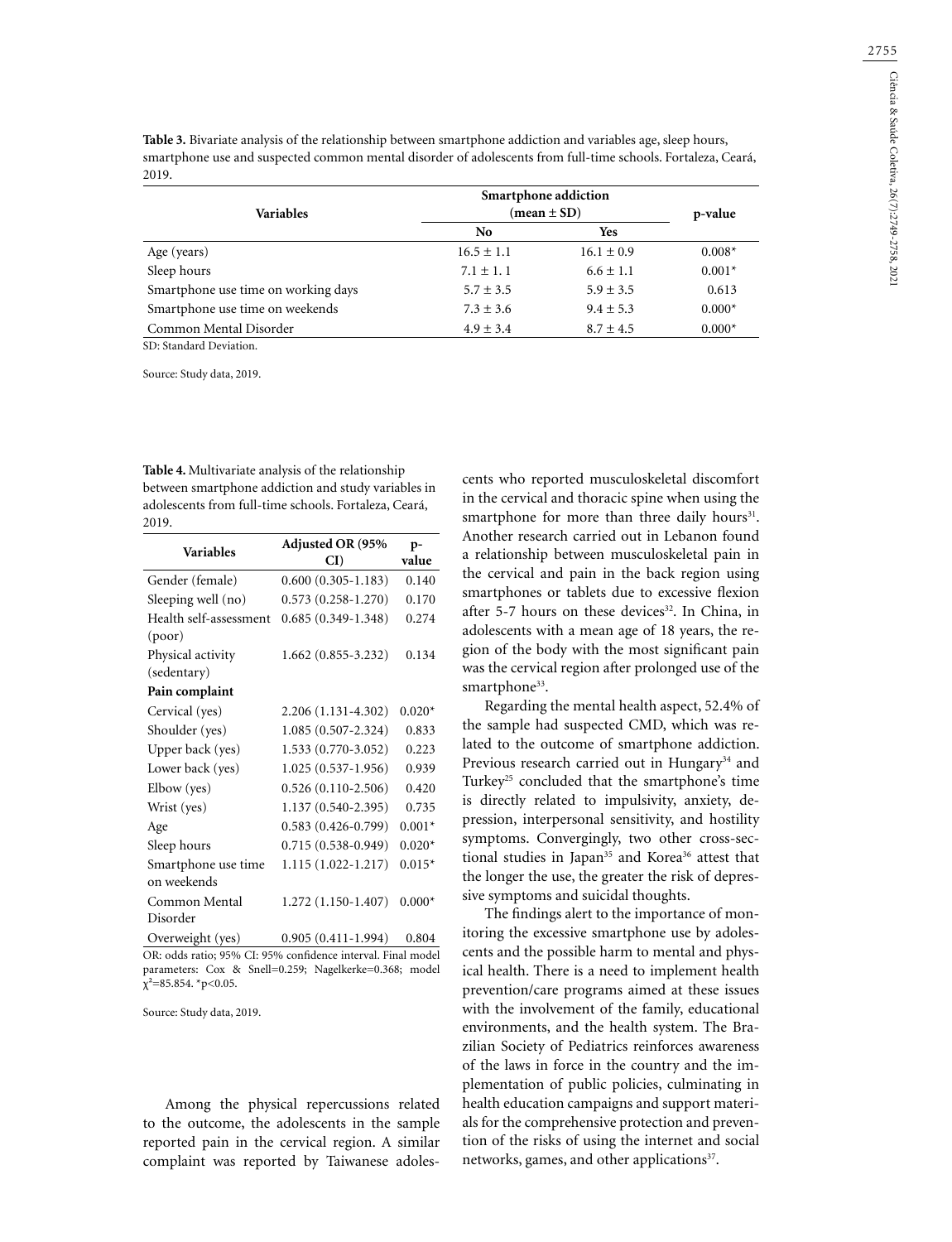Some sample limitations are recognized in this study, such as the non-inclusion of private schools hindering analyses involving socioeconomic factors and the delimitation of the age group (15-19 years). While these limitations potentially affect generalizations of the results, the research findings will contribute to discussing the topic.

## **Conclusion**

This study aimed to assess smartphone addiction and associated factors in adolescents and found a high prevalence among adolescents in the sample and its relationship with multiple factors, such as age, use time, and impairment of physical health conditions, evidenced by the complaint of cervical pain and harm to mental health with fewer

sleep hours and evidence of a common mental disorder.

The results can be elucidated by the peculiarities inherent to adolescence, such as the study routine and the need to use the internet for research purposes and its use for leisure moments such as watching movies, games, and relating to other people. Thus, the studied population can develop this behavioral disorder due to these particularities.

Therefore, given the results, the importance of education and health promotion campaigns in various socio-educational settings and the media is highlighted to sensitize adolescents, parents, educators, and health professionals regarding the risks of smartphone addiction to physical health mental and raise awareness of the proper use of this device.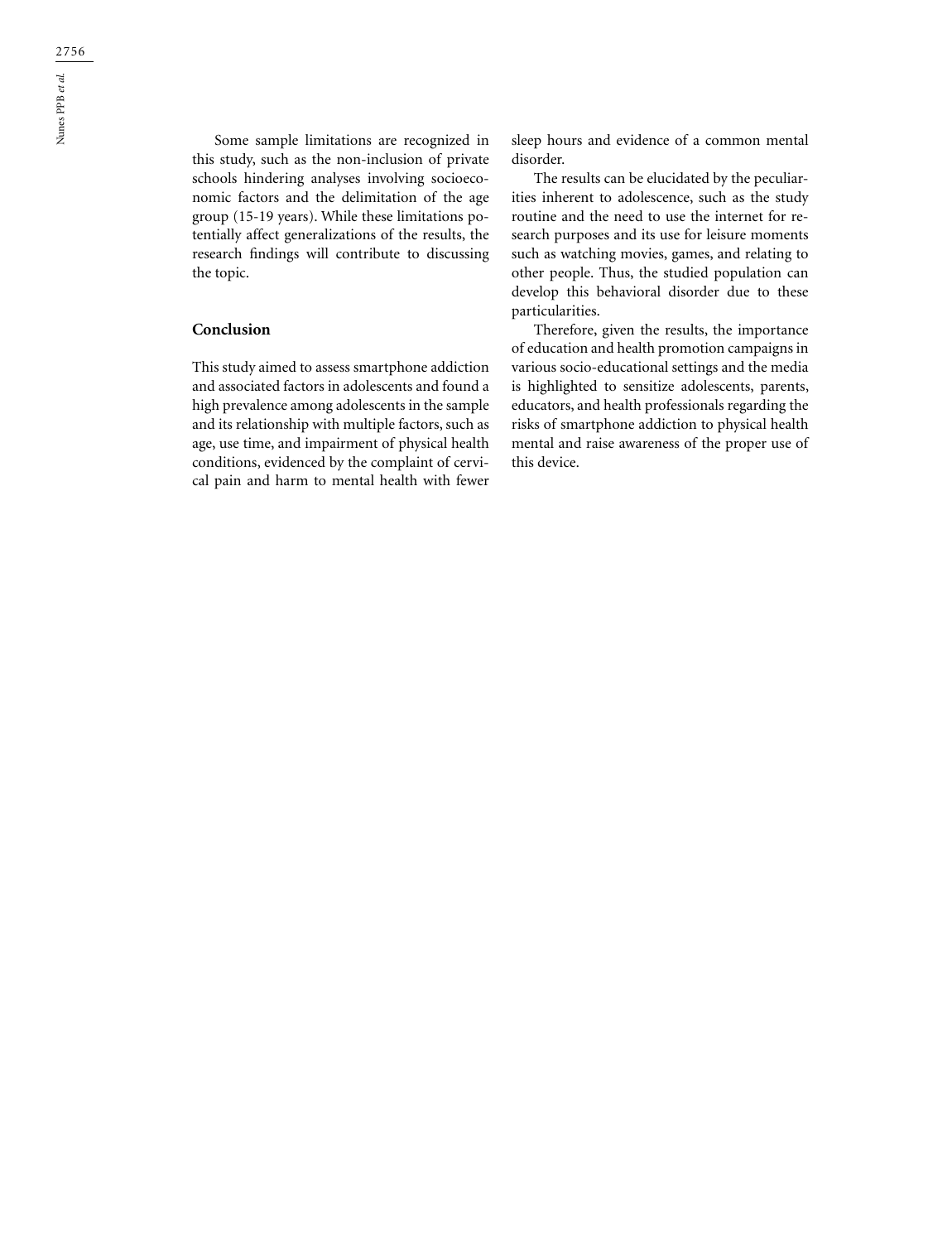#### **Collaborations**

PPB Nunes, APV Abdon, CB Brito, FVM Silva and DQ Martins: substantial contribution in the design and planning, in the acquisition, analysis, and interpretation of data; in the writing and elaboration of the paper; and the approval of the final version. ICA Santos e PMF Meira: substantial contribution in the acquisition of data, in the writing and elaboration of the paper; and the approval of the final version. MA Frota: substantial contribution to the design and planning; in the writing and elaboration of the paper; and the approval of the final version.

#### **Acknowledgments**

We are grateful to the Conselho Nacional de Desenvolvimento Científico e Tecnológico (CNPq) and the Universidade de Fortaleza (UNIFOR) for the Edson Queiroz Foundation for the scientific initiation grants.

#### **References**

- 1. Spizzirri RCP, Wagner A, Mosmann CP, Armani AB. Adolescência conectada: mapeando o uso da internet em. *Psicol Argumento* 2012; 30(69):327-335.
- 2. Xie Y, Szeto G, Dai J. Prevalence and risk factors associated with musculoskeletal complaints among users of mobile handheld devices: a systematic review. *Appl Ergon* 2017;59:132-142.
- 3. Pew Research Center. Smartphone ownership and internet usage continues to climb in emerging economies. *Pew Research Center* [Internet]. 2016 Feb 22. [cited 2020 Apr 26];1-5. Available from: http://www. pewglobal.org/2016/02/22/smartphone-ownership -and-internet-usage-continues-to-climb-in-emerging-economies/
- 4. We are social. *Global Digital Report 2019* We Are Social [Internet]. 2019 [cited 2020 Apr 26]. p. 1-11. Available from: https://wearesocial.com/global-digital-report-2019
- 5. Brazilian Internet Steering Committee. Pesquisa sobre o uso da internet por crianças e adolescentes no brasil. [Internet]. Núcleo de Informação e Coordenação do Ponto BR, editor. *Pesquisa sobre o uso da internet por crianças e adolescentes no Brasil: TIC kids online Brasil 2018 / Survey on internet use by children in Brazil: ICT kids online Brazil 2018*. São Paulo; 2019. 352 p.
- 6. Cha SS, Seo BK. Smartphone use and smartphone addiction in middle school students in Korea: Prevalence, social networking service, and game use. *Heal Psychol Open* 2018; 5(1):1-25.
- 7. Elhai JD, Dvorak RD, Levine JC, Hall BJ. Problematic smartphone use: A conceptual overview and systematic review of relations with anxiety and depression psychopathology. *J Affect Disord* 2017; 207:251-259.
- 8. Derevensky JL, Hayman V, Lynette Gilbeau. Behavioral Addictions: Excessive Gambling, Gaming, Internet, and Smartphone Use Among Children and Adolescents. *Pediatr Clin North Am* 2019; 66(6):1163-1182.
- 9. Gutiérrez JDS, de Fonseca FR, Rubio G. Cell-phone addiction: A review. *Front Psychiatry* 2016; 7(175):1- 15.
- 10. Csibi S, Griffiths MD, Cook B, Demetrovics Z, Szabo A. The Psychometric Properties of the Smartphone Application-Based Addiction Scale (SABAS). *Int J Ment Health Addict* 2018; 16(2):393-403.
- 11. World Health Organization (WHO). Public health implications of excessive use of the internet, computers, smartphones and similar electronic devices: meeting report, Main Meeting Hall, Foundation for Promotion of Cancer Research, National Cancer Research Centre, Tokyo, Japan, 27-29 August 2014. [Internet]. 2015[cited 2021 Mar 9]. Available from: https://apps.who.int/iris/bitstream/handle/10665/184264/9789241509367\_eng.pdf?sequence=1&isAllowed=y
- 12. Instituto Brasileiro de Geografia e Estatística (IBGE). *Panorama população*. Fortaleza, Ceará [Internet]. 2010 [acessado 2020 abr 26]. Disponível em: https:// cidades.ibge.gov.br/brasil/ce/fortaleza/panorama
- 13. Prefeitura de Fortaleza. *A cidade* [Internet]. 2014 [acessado 2020 abr 26]. p. 289. Disponível em: www. fortaleza.ce.gov.br/a-cidade
- 14. Instituto Brasileiro de Geografia e Estatística (IBGE). *Pesquisa Nacional de Saúde do Escolar 2015.* Brasília: IBGE; 2016. 132p.